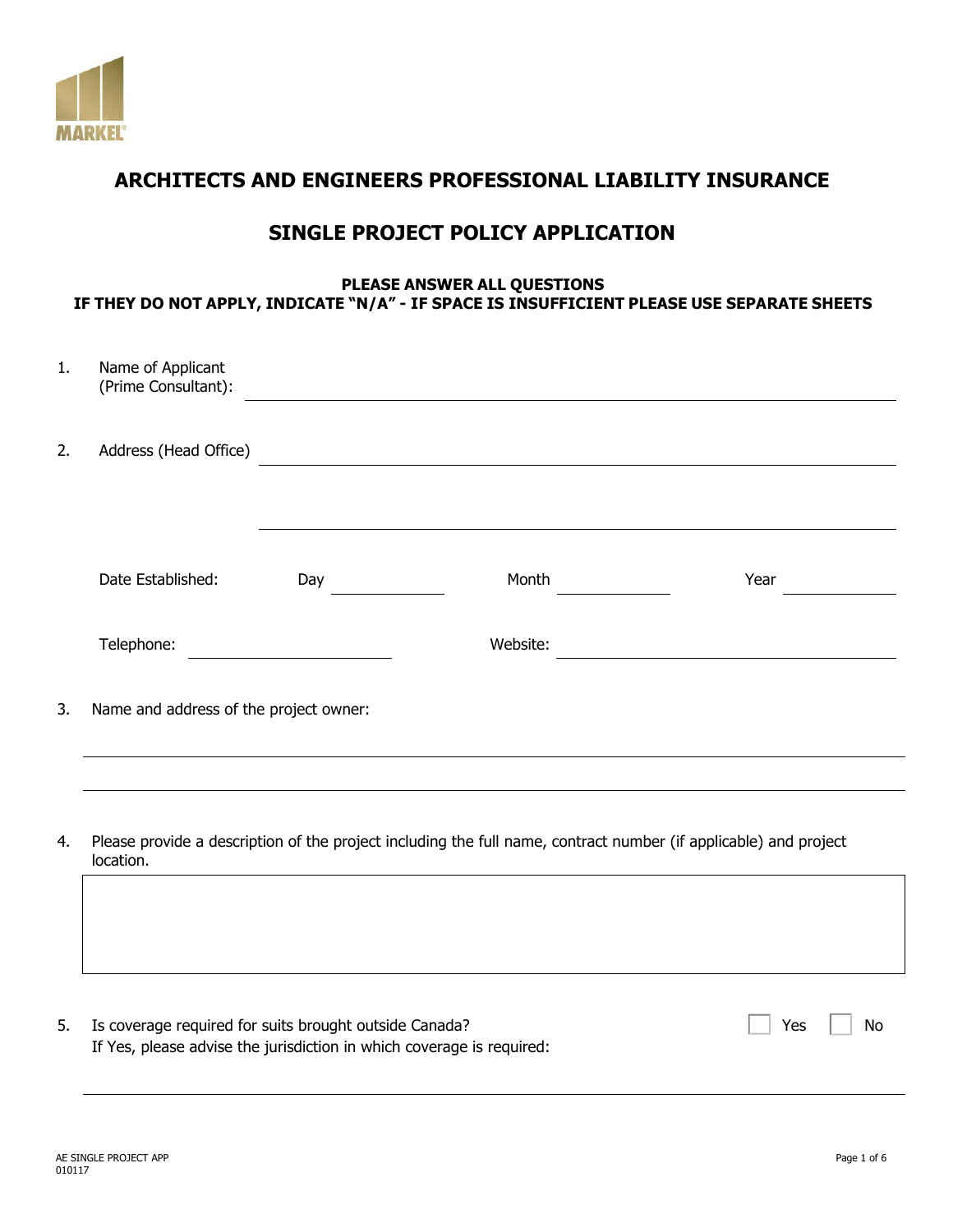| 6. |    | Does the contract contain a clause which allows for mediation or arbitration?<br>If Yes, please provide a copy of the clause. |                              |          |                              | Yes | No |  |  |  |
|----|----|-------------------------------------------------------------------------------------------------------------------------------|------------------------------|----------|------------------------------|-----|----|--|--|--|
| 7. |    | Please provide the following details with respect to the project:                                                             |                              |          |                              |     |    |  |  |  |
|    | a) | Commencement date of design:                                                                                                  |                              |          |                              |     |    |  |  |  |
|    | b) | Commencement date of construction:                                                                                            |                              |          |                              |     |    |  |  |  |
|    | C) | Total constructive value:                                                                                                     |                              |          |                              |     |    |  |  |  |
|    | d) | Anticipated date of completion:                                                                                               |                              |          |                              |     |    |  |  |  |
|    | e) | Maintenance period required after completion:                                                                                 |                              |          |                              |     |    |  |  |  |
| 8. |    | Name the individual(s) charged with overall responsibility for the project:                                                   |                              |          |                              |     |    |  |  |  |
|    | a) | At Design Phase:                                                                                                              | At Construction Phase:<br>b) |          |                              |     |    |  |  |  |
|    |    | Name:                                                                                                                         |                              | Name:    |                              |     |    |  |  |  |
|    |    | Employed by:                                                                                                                  |                              |          | Employed by:                 |     |    |  |  |  |
| 9. |    | Please indicate percentage of fees derived from the following categories for the project.                                     |                              |          |                              |     |    |  |  |  |
|    |    | a) Architectural                                                                                                              |                              |          | I) Construction Surveys      |     |    |  |  |  |
|    | b) | Structural                                                                                                                    |                              | m)       | Cadastral Surveys            |     |    |  |  |  |
|    | c) | Civil                                                                                                                         |                              | n)       | <b>Interior Design</b>       |     |    |  |  |  |
|    | d) | Geotechnical Engineering / Geology                                                                                            |                              | $\circ)$ | Landscape Architecture       |     |    |  |  |  |
|    | e) | Software Design                                                                                                               |                              | p)       | Marine                       |     |    |  |  |  |
|    | f) | <b>Materials Testing</b>                                                                                                      |                              | q)       | Land Use Planning            |     |    |  |  |  |
|    | g) | Mechanical / Electrical                                                                                                       |                              | r)       | Process (incl Bulk Handling) |     |    |  |  |  |
|    | h) | <b>HVAC</b>                                                                                                                   |                              | s)       | <b>Quantity Surveying</b>    |     |    |  |  |  |
|    | i) | Environmental                                                                                                                 |                              | t)       | Drafting                     |     |    |  |  |  |
|    | j) | Hydrology                                                                                                                     |                              | u)       | Vibration / Acoustics        |     |    |  |  |  |
|    | k) | Project / Construction Management                                                                                             |                              | V)       | Other (describe)             |     |    |  |  |  |
|    |    |                                                                                                                               | $Totals =$                   |          | 0.0%                         |     |    |  |  |  |

(Should equal 100%)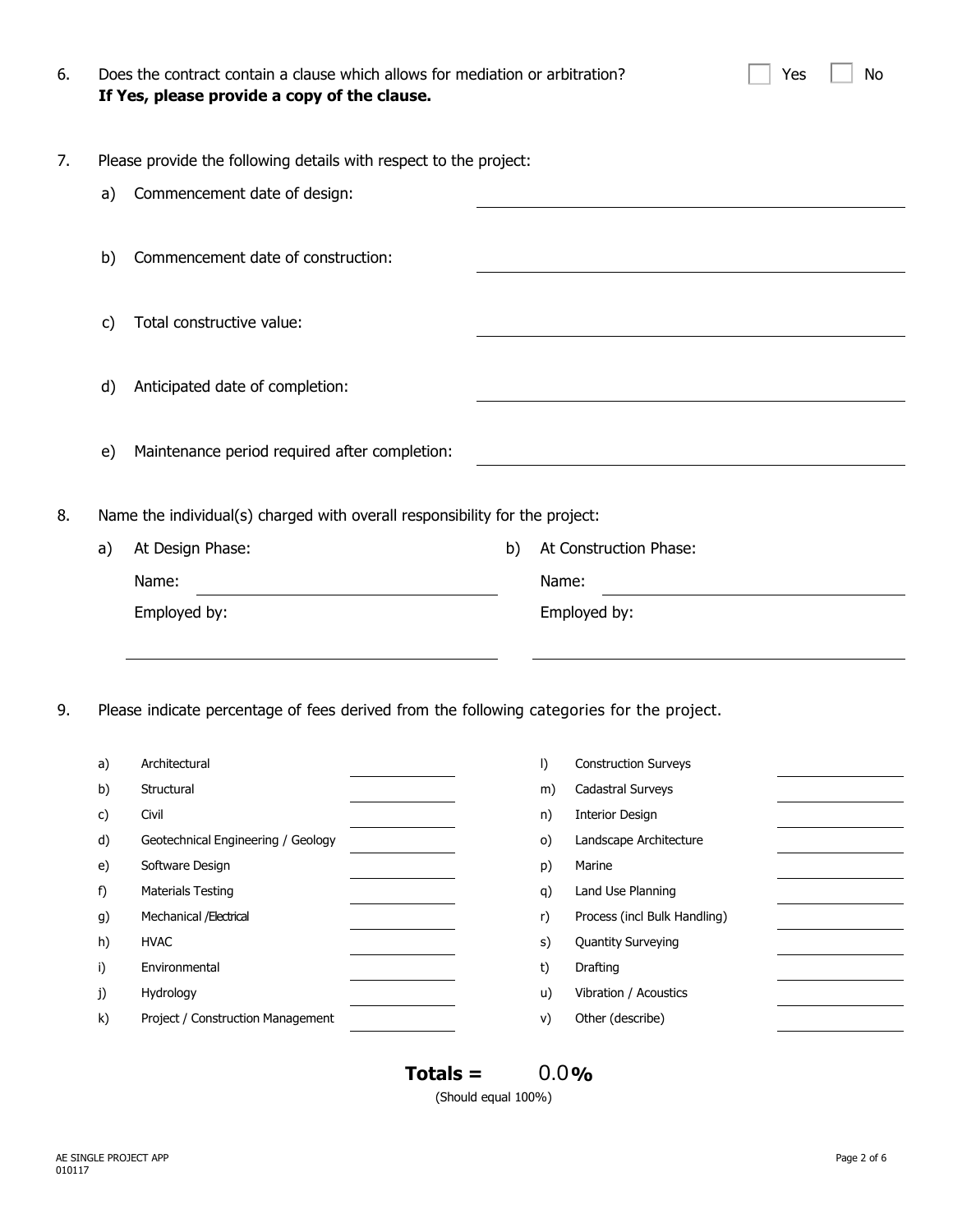10. Does the project involve the applicant in any of the following?

| a) | Dams       | Yes No     | b) Bridges over 50 ft   | Yes $\Box$   | No         |
|----|------------|------------|-------------------------|--------------|------------|
|    | c) Tunnels | Yes     No | d) Temporary Structures |              | Yes     No |
| e) | Arenas     | Yes     No | f) Roofing              | $\mathbf{L}$ | $Yes$ No   |
|    |            |            |                         |              |            |

| 11. Is the applicant or any participant to be insured under the policy controlled by, owned by, or $\Box$<br>Yes | <b>No</b> |
|------------------------------------------------------------------------------------------------------------------|-----------|
| related to any other firm, corporation or company who has involvement in the project that is                     |           |
| the subject of this insurance application?                                                                       |           |

### If Yes, **attach details.**

| 12.                                                              | PROJECT GROSS FEES BY YEAR(including design stage)<br>Show actual for past years and anticipated for future years |        |        |        |        |        |              |
|------------------------------------------------------------------|-------------------------------------------------------------------------------------------------------------------|--------|--------|--------|--------|--------|--------------|
| <b>Please list firms</b>                                         | <b>Present Insurer</b>                                                                                            |        |        |        |        |        |              |
| participating in the<br>project for which<br>coverage is desired |                                                                                                                   | Year:  | Year:  | Year:  | Year:  | Year:  | <b>TOTAL</b> |
|                                                                  |                                                                                                                   |        |        |        |        |        | \$0.00       |
|                                                                  |                                                                                                                   |        |        |        |        |        | \$0.00       |
|                                                                  |                                                                                                                   |        |        |        |        |        | \$0.00       |
|                                                                  |                                                                                                                   |        |        |        |        |        | \$0.00       |
|                                                                  |                                                                                                                   |        |        |        |        |        | \$0.00       |
|                                                                  |                                                                                                                   |        |        |        |        |        | \$0.00       |
|                                                                  |                                                                                                                   |        |        |        |        |        | \$0.00       |
|                                                                  |                                                                                                                   |        |        |        |        |        | \$0.00       |
|                                                                  |                                                                                                                   |        |        |        |        |        | \$0.00       |
|                                                                  |                                                                                                                   |        |        |        |        |        | \$0.00       |
|                                                                  | <b>TOTAL GROSS FEES</b>                                                                                           | \$0.00 | \$0.00 | \$0.00 | \$0.00 | \$0.00 | \$0.00       |

#### **NOTE: If the applicant or any participant to be insured under the policy are not insured with Markel, please complete the attached Claims Questionnaire.**

- 13. Do any of the partners or officers of the Applicant or any participant to be insured under the policy, hold an interest in the project that is the subject of this insurance application? If Yes, **attach details.**  $Yes \t | No$
- 14. Does the Applicant or any participant to be insured under the policy, have any partner, J. officer or related company engage in the actual work of construction or fabrication other than supervision that will be part of this project? If Yes, **attach details.**

| Yes | No |
|-----|----|

AE SINGLE PROJECT APP Page 3 of 6 010117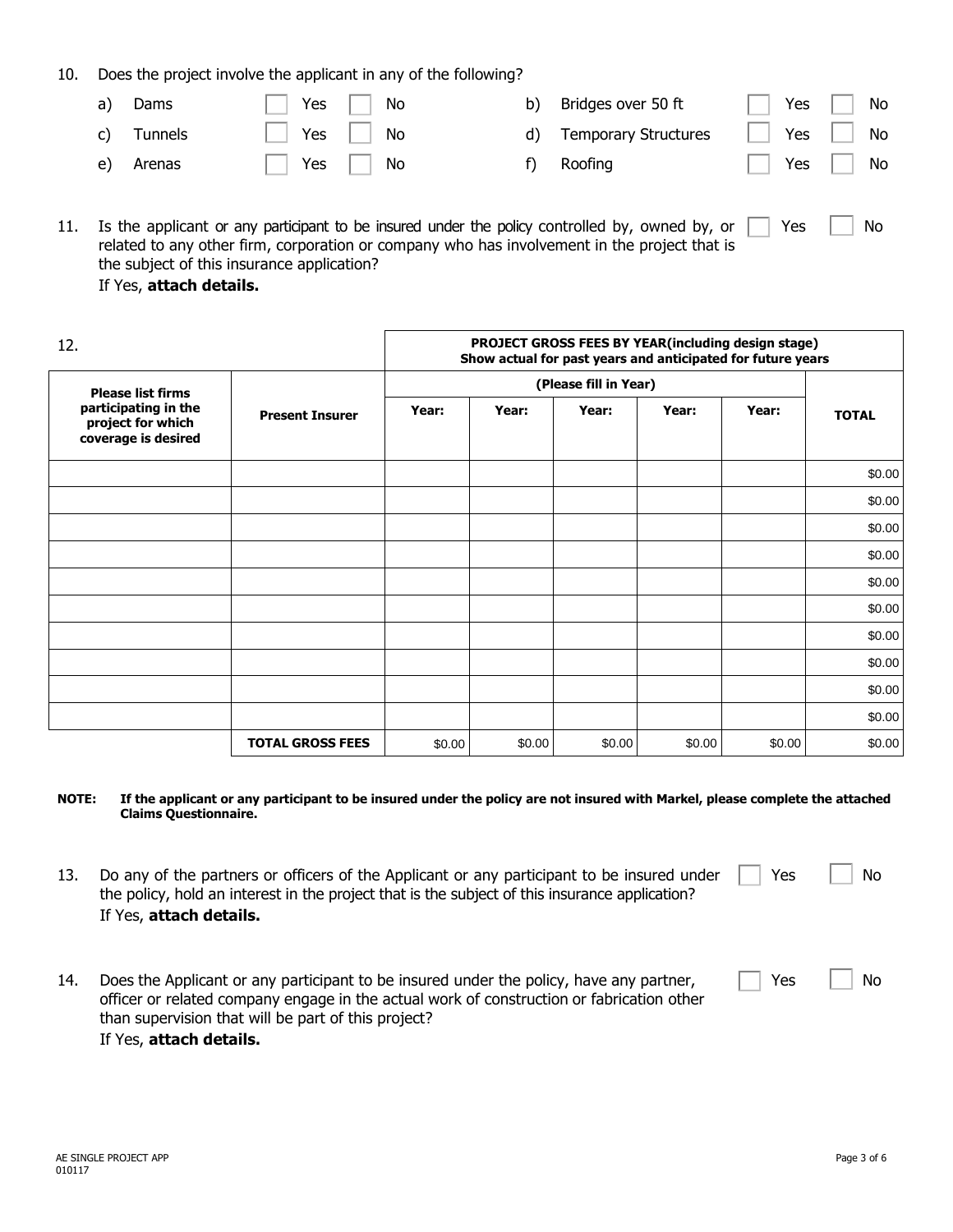| 15. | Is or any partner, director, officer or employee the Applicant or any participant aware of<br>any fact which could give rise to a claim against the Applicant or any participant with<br>respect to the project that is the subject of this insurance application?<br>If Yes, attach details. | Yes                     | No                  |          |  |  |  |  |
|-----|-----------------------------------------------------------------------------------------------------------------------------------------------------------------------------------------------------------------------------------------------------------------------------------------------|-------------------------|---------------------|----------|--|--|--|--|
| 16. | Has any Partner, Executive Officer, Director or Professional Employee of the Applicant or<br>Yes<br>No<br>any participant in the project, had their licence suspended, been fined or reprimanded<br>during the past five years?<br>If Yes, attach details.                                    |                         |                     |          |  |  |  |  |
| 17. | To the Applicant's or any participant's knowledge, has any company declined or terminated<br>Yes<br>No<br>the insurance for this project?<br>If Yes, attach details.                                                                                                                          |                         |                     |          |  |  |  |  |
| 18. | Insurance required:                                                                                                                                                                                                                                                                           |                         |                     |          |  |  |  |  |
|     | LIMITS:                                                                                                                                                                                                                                                                                       | \$1,000,000 / 1,000,000 | <b>DEDUCTIBLES:</b> | \$2,500  |  |  |  |  |
|     |                                                                                                                                                                                                                                                                                               | \$2,000,000 / 2,000,000 |                     | \$5,000  |  |  |  |  |
|     |                                                                                                                                                                                                                                                                                               | \$3,000,000 / 3,000,000 |                     | \$10,000 |  |  |  |  |
|     |                                                                                                                                                                                                                                                                                               | \$4,000,000 / 4,000,000 |                     | \$25,000 |  |  |  |  |
|     |                                                                                                                                                                                                                                                                                               | \$5,000,000 / 5,000,000 |                     | Other    |  |  |  |  |
|     |                                                                                                                                                                                                                                                                                               | $\bigcap_{k}$           |                     |          |  |  |  |  |

**Other**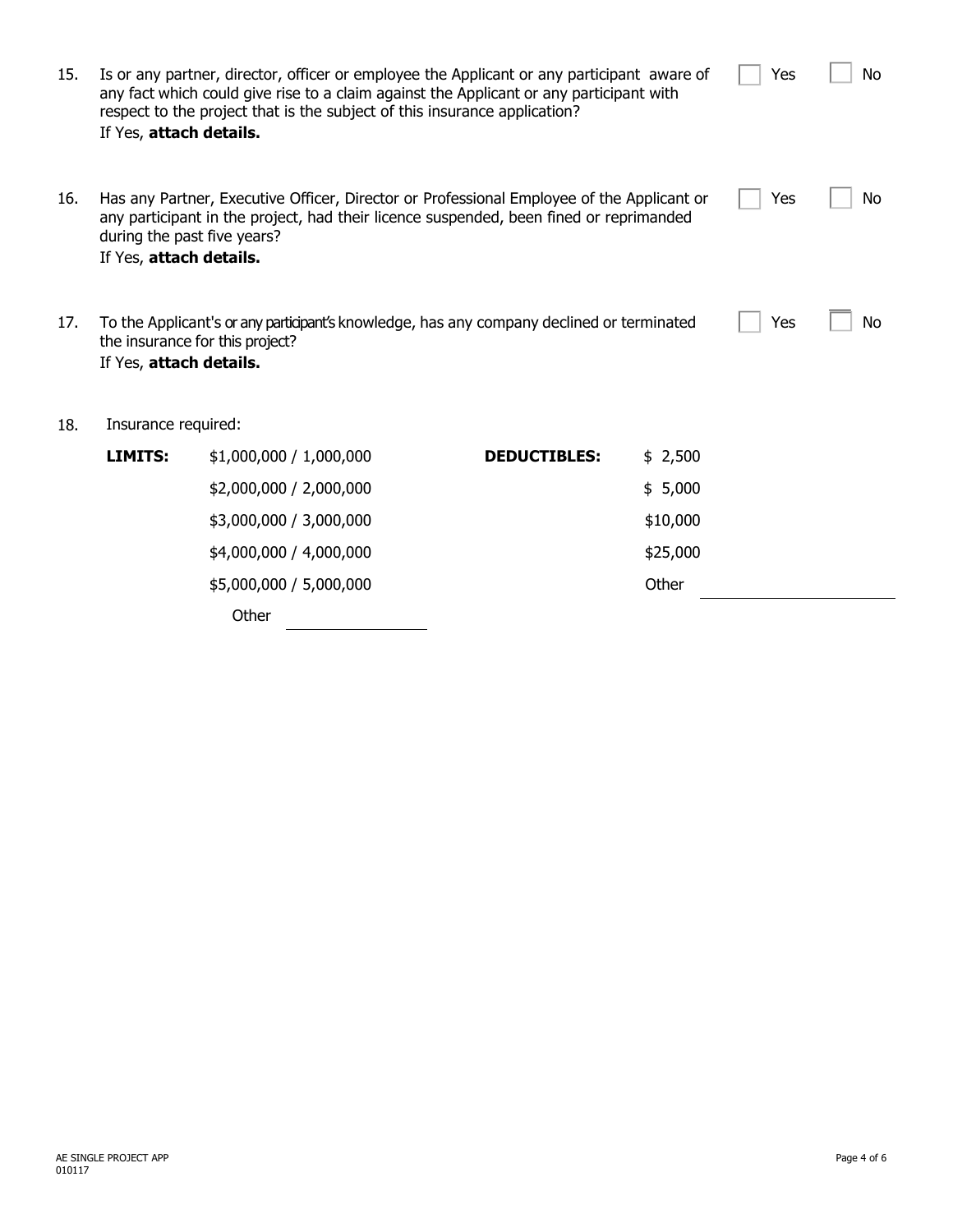## **THE UNDERSIGNED HEREBY ACKNOWLEDGES THE TRUTH OF THE STATEMENTS CONTAINED HEREIN.**

I AUTHORIZE YOU TO COLLECT, USE AND DISCLOSE PERSONAL INFORMATION AS PERMITTED BY LAW, IN CONNECTION WITH YOUR COMMERCIAL INSURANCE POLICY OR A RENEWAL, EXTENSION OR VARIATION THEREOF, FOR THE PURPOSES NECESSARY TO ASSESS THE RISK, INVESTIGATE AND SETTLE CLAIMS, AND DETECT AND PREVENT FRAUD, SUCH AS CREDIT INFORMATION, AND CLAIMS HISTORY.

## **For purposes of the Insurance Companies Act (Canada), this document was issued in the course of Lloyd's Underwriters' insurance business in Canada.**

**www.markelinternational.ca**

| Name of Applicant    |                      |                                |  |
|----------------------|----------------------|--------------------------------|--|
|                      |                      |                                |  |
|                      |                      |                                |  |
|                      |                      |                                |  |
| Authorized Signature |                      |                                |  |
|                      |                      |                                |  |
| Name and Title       |                      |                                |  |
|                      |                      |                                |  |
|                      |                      |                                |  |
| Date                 |                      |                                |  |
|                      |                      |                                |  |
|                      |                      |                                |  |
|                      | <b>SUBMITTED BY:</b> |                                |  |
|                      | <b>EMAIL:</b>        |                                |  |
|                      |                      |                                |  |
|                      |                      |                                |  |
|                      |                      | For contact information visit: |  |